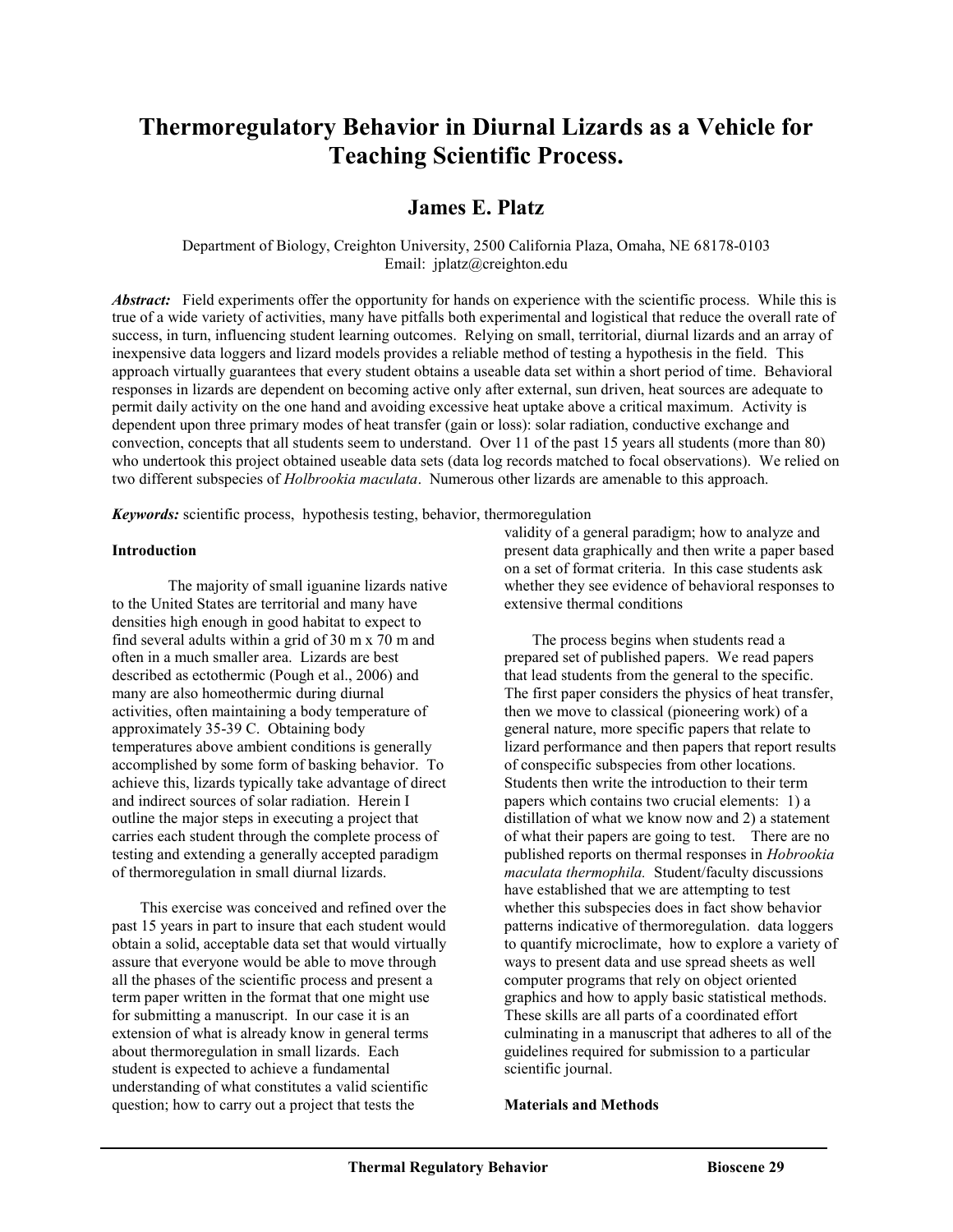In our studies in both Nebraska and Sonora, Mexico students laid out grids in areas where lizards were abundant. The long axis ran from south to north. In Nebraska we chose to use wooden stakes 0.5 m x 13 mm x 25 mm to mark the grid; in Mexico we used inexpensive bathroom tiles approximately 100 x 100 mm. Each was labeled with black permanent felt marker pens with letters and numbers large enough to be read at a distance of seven m, the dimensions of each grid quadrat. Thus numbering began at the southwest corner of the grid with A column (A0, A1…A20). The B column was parallel to the A column and again extended from south to north as B0 through B20. Columns C through F were laid out in turn and parallel to the first two.

To capture lizards for focal observations, each student used white No. 50 carpet thread in the form of a small noose attached to one end of a 1 m x 8 mm diameter wooden dowel purchased at a hardware store. Most lizards were readily noosed during the early part of their daily activity period. We then measured the snout vent length (SVL) and tail length to the nearest mm to obtain body size. Each lizard was weighed and sexed at the point of capture. To make it easier to identify focal lizards on successive days, each was identified with a small dab of fingernail polish applied to the neck, mid body, a shoulder, or a thigh. When additional codes were needed, we substituted fingernail polish for a small dot of airplane dope obtained at a hobby store. This permitted the use of the same codes but in different colors. If a lizard paint code began to slough off during the study, the individual was noosed and repainted. After data were obtained from a lizard, we recorded where the lizard was first seen and returned it to that location.

Students spent about two hours in preliminary observations cataloguing what lizards did during the day in terms of changes in posture and exposure to the sun. This resulted in identifying five postures in which less and less contact was made with the substrate (Figures 1 and 3). In addition to this, students quickly noticed that lizards spent more time facing west in the cool of the morning so we incorporated not only posture, but also compass orientation to the sun. During mid day when the sun bore down almost vertically on the study area, lizards shuttled in and out of the sun. At times *Holbrookia* also moved off of solid substrates (in the sun at times and shade as well) so we noted substrate in addition to posture and body orientation to the sun. Students also grasped the heat transfer implications of lizards that chose a posture when it was quite warm in which

the body was more or less parallel to the light, body inclined, so that only the head was receiving direct incident light.

In discussion of the three primary modes of heat transfer (direct solar radiation, conduction and convection) we explored the solar consequences and decided that east and west orientation (especially if the lizard adopted an elevated body attitude parallel to the sun's rays) permitted scoring compass orientation as head to sun (east) or tail toward sun (west). Lizards facing north or south received the same incident solar radiation at a given moment, so we had effectively three categories for orientation, even though students noted north and south in their focal observations records.

To determine the heat transfer conditions of lizards, we deployed an array of small battery operated data loggers from Onset Computers (PO Box 3450, Pocasset, MA 02559-3450). To estimate the body temperature a lizard would experience in full sun or full shade, we constructed two lizard models (Figure 2). Each consisted of copper pipe 10 mm in dia. and 52 mm in length; available in most hardware stores as 3/8 inch dia. water pipe. To provide a realistic level of absorbance of natural light, we did several tests of actual lizards in full sun. Adult lizards (55 mm SVL) were temporarily tethered to a block of Styrofoam and recordings of body temperature were made at 5 second intervals until the lizard showed signs of discomfort; no tests were conducted above 39C which is near the upper thermal limit for most lizards. We did this in a container that eliminated wind. All lizards were maintained at a temperature of 30 C before the tests began. The air temperature for tests was 34C. This produced a heat up, cool down curve that we incorporated into a spreadsheet (See Appendix, Table 1). Tests of various lengths of pipe and paint color resulted in a close approximation to real lizard responses to solar uptake when we used flat gray, car primer. A cork was placed in each end of the pipe. One cork accepted the temperature sensor probe and the other accommodated the wire stand used to hold the pipe about 1 cm above the substrate (Figure 2). By placing one model lizard in open sun and the other in full shade, provided students with realistic estimates of body temperatures under those two extremes. At both locations and over multiple years we also used the noosing technique to sample lizards using a fast reading cloacal thermometer (Model T-6000, Miller and Weber, 1637 George St., Ridgewood NY, 11385) to the nearest 0.2 C in both open sun and in full shade. Body temperatures agreed well with estimates from the model lizards.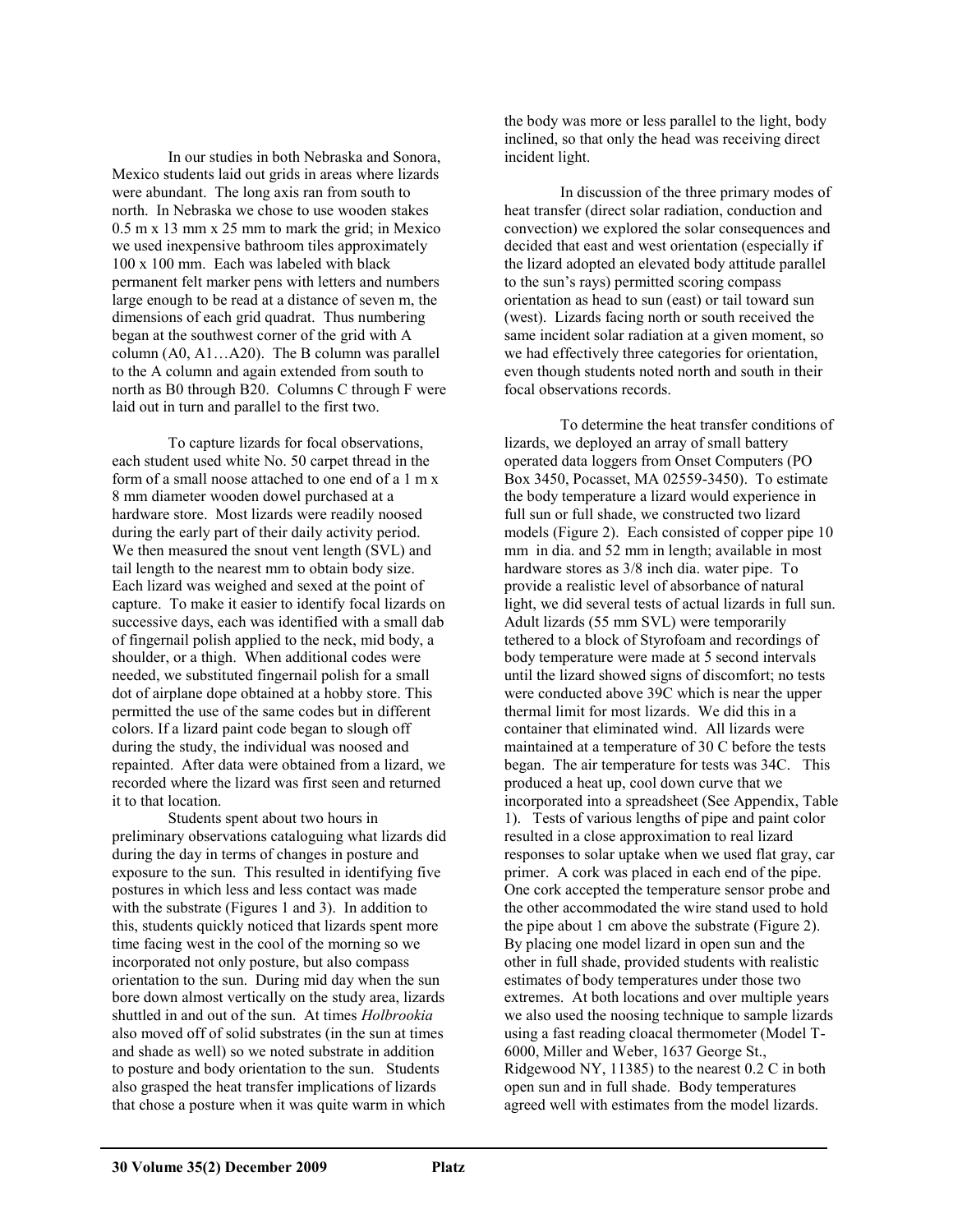To further enhance the student's ability to comprehend the thermal regime of lizards, we placed a bare probe in open sand 3 mm below the surface and another in the sand in full shade. The latter we found useful when it became apparent that part of the thermoregulatory repertoire of *Holbrookia* occasionally involved burying in the sand in the shade for substantial intervals. Another data logger recorded burrow temperature 10 cm into the den. Onset computers also make data loggers that record direct solar radiation, relative humidity and barometric pressure. Of those, sunlight was deemed a valuable addition. Days when clouds come and go were among the most interesting. Having sunlight variation records at five min intervals synchronized to focal observations allowed students to look for changes in posture and orientation that were either consistent with or at odds with the hypothesis.

# **Results**

With the advent of compact digital projectors we now routinely review lizard postures with students prior to making focal observations. We practiced scoring lizard posture based on photos (Figures 3 A-C). Data sheets contained a small series of stick figures (Figure 1) labeled A-D depicting posture on the basis of the amount of substrate contact. Posture A (Figure 3A) represented full contact with the substrate and posture D (Figure 3B) indicated a lizard with only toes and heels touching the substrate. Postures in between A and D are fairly stereotypic and involved intermediate substrate contact while posture E entails a strategy off of hard, high thermal heat solid substrates (Figure 1, Legend). Data sheets contained columns to the right of the defined postures that permited students to record grid location, posture, compass orientation and substrate as well as activities such as foraging, territorial defense or courtship**.** Each row constituted a record that was synchronous with the data logger array records. Before students began focal observations, we synchronize our watches with each other and with the data loggers. All loggers were armed to record on the hour and at 5 min intervals thereafter. On a typical day in the field after the grid has been laid out and marked and the data logger array had been deployed, students searched, located, noosed and painted lizards. After a student had marked his or her lizard, focal observations began. If students entered the field shortly before lizards became active in the morning, the data logger array provided information useful in determining the initial thermal conditions (sand temperature minima) required before lizard

activity commenced. A single data sheet contained 12 focal observations (one hour). Four hours of observations thus provided a long enough period to see lizards initiate day time activities, and if the air and substrate temperatures were high enough by noon, too see a shift from uptake of heat to reach operating temperatures to conditions in open sun that exceeded a critical thermal maximum for activity. When sand temperatures exceeded voluntary operating temperatures, lizards either shuttled in and out of the sun, adopted postures and compass orientation that minimized radiant and conductive energy uptake, or adopted perches above the sand (Figure 3C) or moved into partial or full shade.

Figure 1. Depicts all the postures that *Holbrookia maculata* adopted. In posture A the venter was in contact with the substrate; in posture B the front limbs were fully extended raising the anterior part of the body off of the substrate; in posture C all four limbs were extended, minimizing body contact with a hard substrate. Posture D differed from C because the lizard is on an incline. Posture E depicted a lizard that had adopted an elevated stance off of the sand substrate. Figure 2F indicated that a lizard had either entered a burrow or (most often) buried in loose sand in the shade at the base of a plant.



Figure 2. Represents a Hobo, four channel temperature data logger connected to a model lizard made from copper pipe.

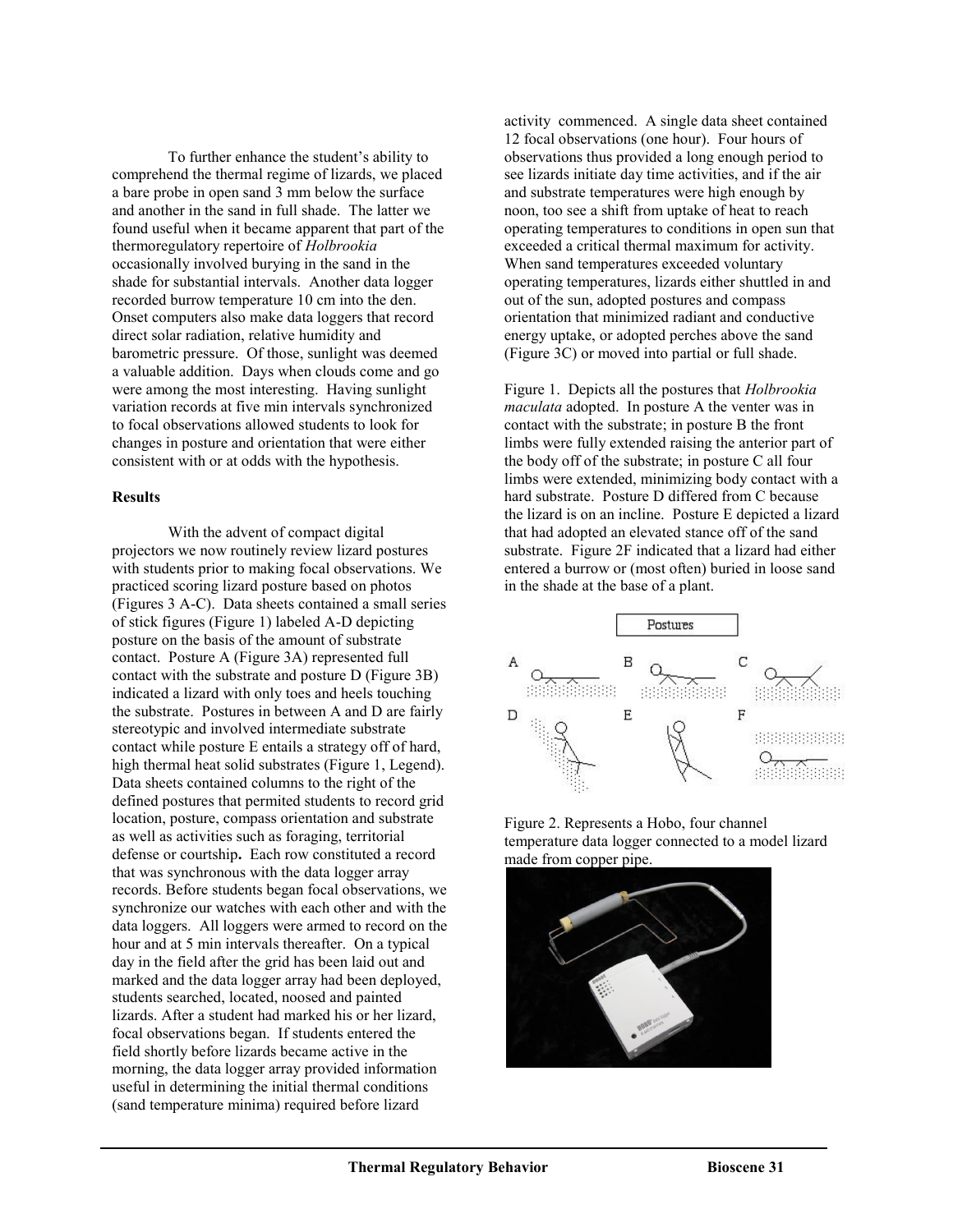Figure 3. Depicts three of the postures *Holbrookia maculata* adopted to modulate conductive heat exchange. Figures 3 A and B were on hard, high thermal substrates such as rock or sand. In 3A the lizard was in posture A with full body contact with the substrate; In 3B all four limbs were extended as in posture D. Figure 3C depicts a lizard that was in contact with a low thermal mass substrate in an inclined position and without contact with the surrounding sand**. 3A** 





Once out of the field, all data logger records were downloaded as tab delimited data matrices and imported into a spreadsheet. Students then began the process of building graphs that permitted viewing all of the logger records for the day. Together we used a digital projector to examine graphs of microclimate conditions. Figure 4 contains a typical, minimal array of data logger records. At this point I requested that students each write up a general summary of the changes in microclimate for the logger records for that day. The next process involved examining what a given lizard did under a particular set of climate conditions. The goal at this point was to test the following hypothesis: Was there evidence to support or refute the proposed hypothesis that *H. maculata thermophila* used behavior to regulate body temperature?

Figure 4. Represents a typical composite graph of environmental conditions recorded by the data logger array with posture, compass orientation and sun conditions experienced by a single focal lizard.

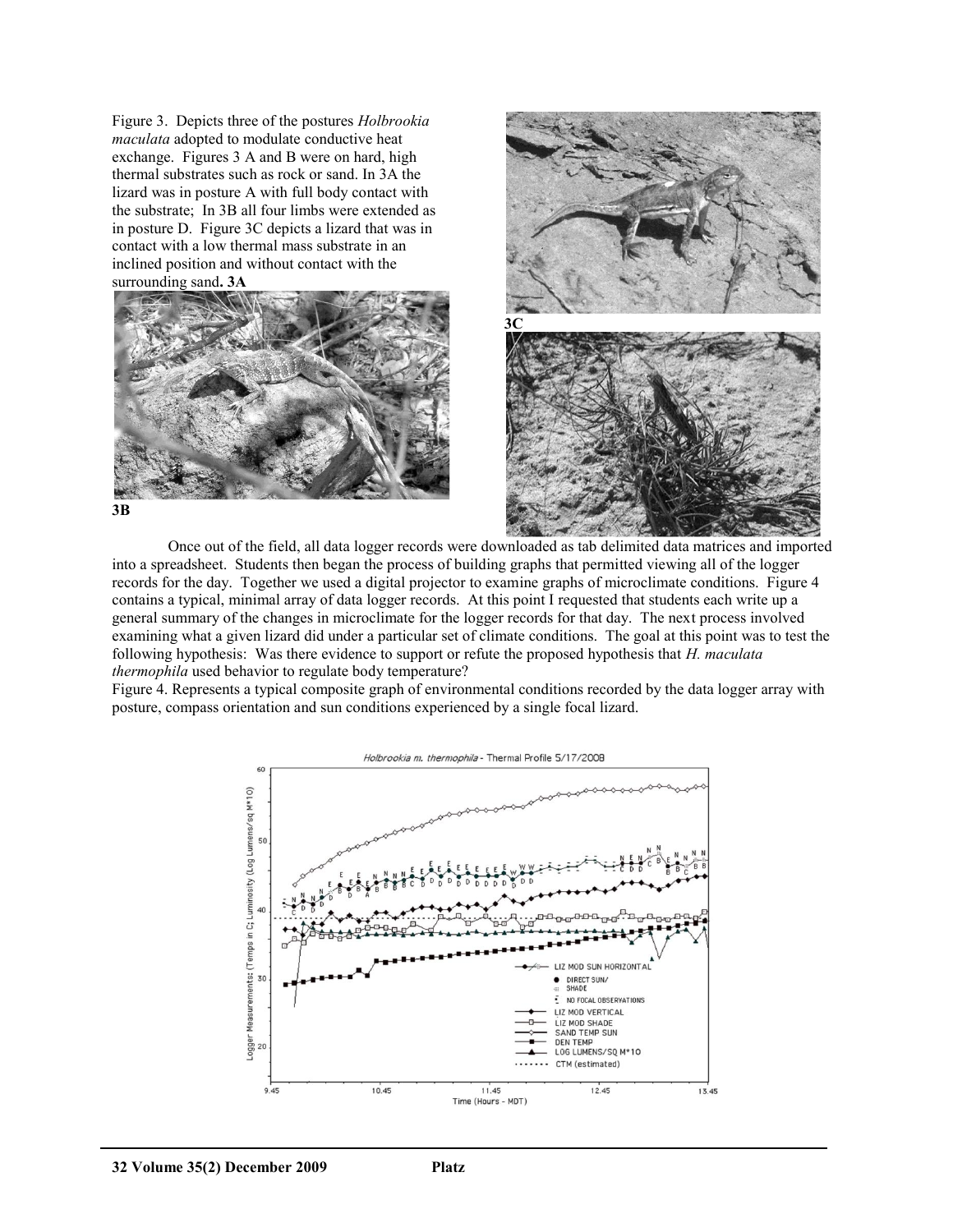We typically made focal observations over a span of three days but two are sufficient. Three increased the likelihood of different weather conditions that could result in behaviorally driven thermoregulatory differences between days. Once students had two or three days of observations, we spent a considerable amount of time graphing the results. I encouraged each to experiment with presentation methods. This worked better as a oneon-one activity than as a group using projected graphs. Once the data were graphed, each student was required to examine the behavior of his or her focal lizard. Four hours of observations synchronized to the data logger records for a day provided 48 records of orientation, posture and shade choices. We operated under the assumption that body temperatures close to 39 C or higher (Figure 4) represented an approximate upper limit for activity. As the process of presenting data matured, students used an object oriented drawing program to place a small circle on the graph line depicting the model lizard in full sun (Figure 4). We used symbol color to designate whether the lizard was in full sun (yellow), partial sun (gray) or full shade (black). For publication purposes we made sure that the symbols we chose worked in black and white. Just above each circle students placed a small capital letter to designate compass orientation at that moment. Just below each circle, an upper case letter (A-F) indicated posture at each focal observation. I lead students in a discussion as to how best to present the data in such a way that they could identify all of the conditions on a single figure. We found that this facilitated the discovery of patterns in behavior. These could then be used to provide evidence that lizards are indeed using posture and orientation (behavior) to avoid temperatures that exceed the maximum or in fact dropped below a body temperature that permitted lizards to function efficiently, or in fact did not support our hypothesis. From the required readings (Huey and Kingsolver, 1989) students are familiar with the concept of optimal performance including sprint speed (for predator avoidance) as well as digestion rates, hearing and reproductive activities. In warm climates most lizards in full sun do not tolerate solid substrates above 40 C for more than about 5 min if they are already at or near the upper end of thermal tolerance. Warm lizards on substrates in the 40 to 60 C range were expected to be there for less than 5 min (Table 1). Lizards generally responded in less than 2 min. This time worked well because we took focal observation at 5 min intervals. When air and sand temperatures exceeded 40 C and the sun was out, lizards on solid substrates retreated to partial or full

shade and buried in shady sand at times. Focal lizards tolerated full sun at slightly lower air temperatures (less than 40 C) for prolonged periods if they are off of a solid, high thermal substrate (Figure 3, Posture E). Students soon realized that by using this simple color-coding, depicting orientation and posture, all in one part of the graph, allowed them to look for sun-shade shuttling and long stretches of time during which a lizard stayed in one posture and oriented in the same direction. We plotted colored circles on graphs (Figure 4) on the logger curve for model lizards in open sun for two reasons. One is practical. The graph was less crowded there. The second reason was to remind students that occupying a solid substrate in open sand is not a viable option for lizards unless they behave in such a way that they remove themselves from the substrate. Lizards that move into vegatation off of the sand virtually eliminated conductive heat uptake. This was almost always coupled with posture oriented parallel to solar input reducing direct solar heating to a minimum.

# **Discussion**

Before fieldwork commenced, I spent some time in discussion with the class to be sure that they understand the limits of science. To be scientific, a hypothesis was restricted to the real, measurable world and hypotheses had to be vulnerable to falsification. We explored the utility of using hypotheses in studying biological systems. Because we are often in remote settings, I provided a list of papers to read and copies of key papers that introduce students to life as ectotherms; first with a classic paper (Cowles and Bogert, 1944) and then with a more modern treatment of heat sources available to lizards, both direct and indirect. Pough et al. (2006) is a fine source of first principals. For instructors and advanced students, Pough et al. (2004) is exceptional and much more detailed. The next required reading (Huey and Kingsolver, 1989) provided students with a nice treatment of the concept of thermal optima. From this point readings contained information that more specific for the species we studied (Stebbins, 2003) and finally published field studies germane to the subspecies we chose for our thermal studies (Hager, 2006). For those in the eastern half of the U S, Conant and Collins (1998) is a useful general reference for students and instructors. After the students had read the assigned papers we engaged in a group discussion before the introduction was written. Once focal observations were completed we spent time examining the best ways to present the results. Students generally converged on a best suitable way to render the results in graphical form. Students had the most difficulty with a tendency to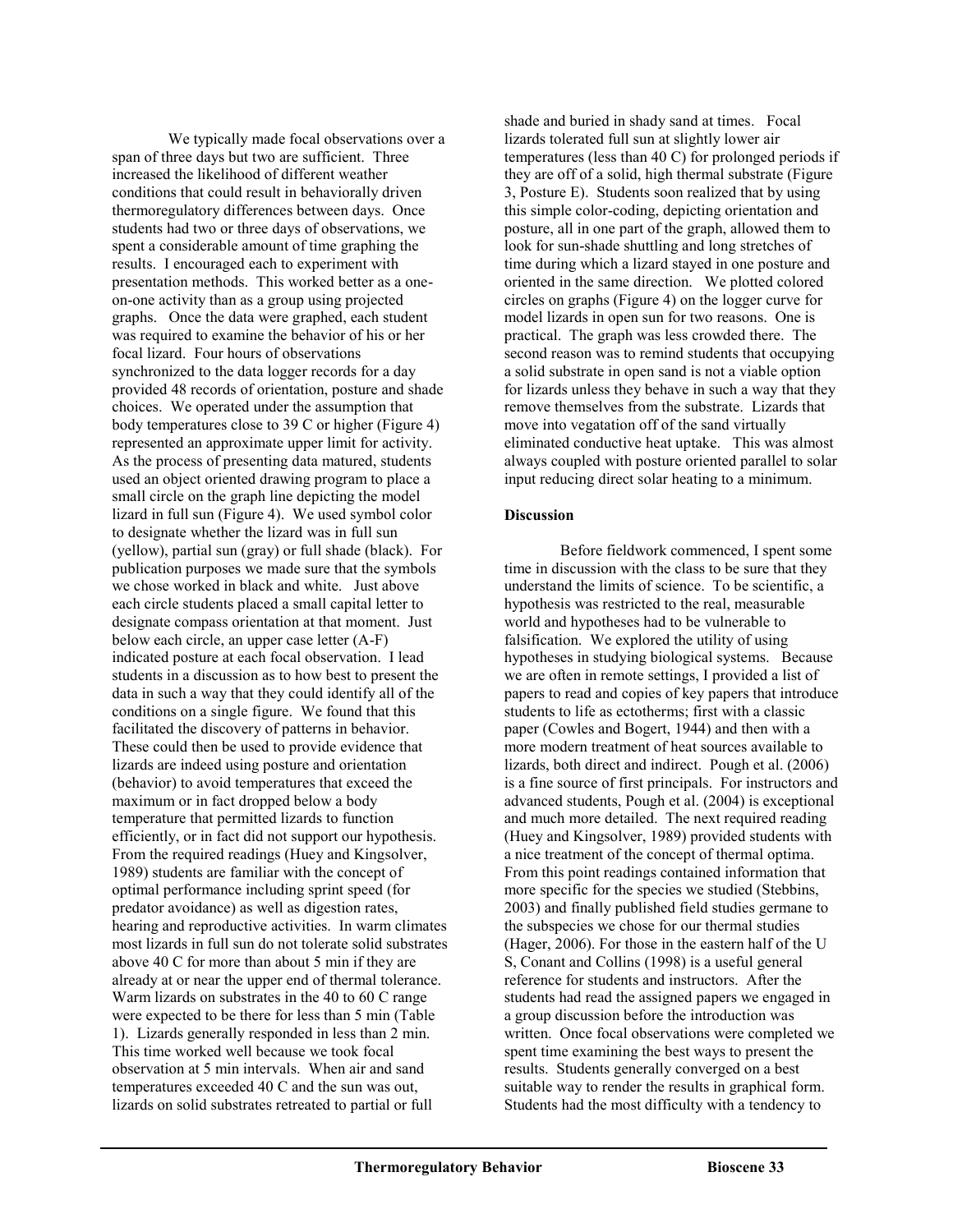combine results and an explanation fo them in that section rather than waiting until the discussion section. In the discussion section, the greatest challenge was to fully utilize the results to support a general conclusion and to actually come to grips with the heat transfer modes that were operating at a given point in time. Students were encouraged to look for long bouts of the same posture and orientation and then consider what the lizard body temperature would be, given the external heat conditions. The short period of time required for a lizard to over heat (Table 1) was a powerful tool for students as they began to present results in favor of their argument. Identifying long bouts of stereotypic behavior could be treated with simple statistics. We spent a good deal of time with the logic of long bouts in one posture considering whether it was random or not. Because the student had a full set of graphs on computer, students can also do oral presentations as reinforcement to the written work. The sequence, oral presentation of data first has the advantage of refining or at times revising explanations that would go into the discussion section. There is also merit in having them do the oral presentation once the term paper is complete.

# *Alternative Enrichment Exercises:*

For students who become curious during the execution of this exercise, there are a number of questions that can be addressed with the existing data and these include: (1) What is the drop in temperature that a lizard (or model) undergoes if oriented parallel to the sun? (This is a simple experiment and we now put a third model lizard in the field next to the horizontal one in open sun and plotted both on graphs (See Figure 4.) (2) Is there a difference in distances traveled on days that differ in weather? (3) Is there a difference in the size of the area (territory) that females vs. males cover in a day or as a composite over several days? (4) Do students see evidence of differences in behavior at a given time of day between males and females? (5) What is the sex ratio and density of adults on the study area? (6) Where do lizards spend the night?

Data sheets, a complete checklist of guidelines we use for the construction of a paper, a more extensive list of suitable papers relevant to thermoregulation in reptiles, heating curves and sample graphs are available in PDF format and free to download at: http://biology.creighton.edu/faculty/platz/

#### **Acknowledgements**

The author thanks anonymous reviewers for constructive comments made during revision of this manuscript as well as the Creighton University Computer Center for funding the wireless laptop network.

# **References**

CONANT, R. AND J. T. COLLINS. 1998. *A field guide to the eastern reptiles and amphibians*. Houghton Mifflin, Boston 634 p.

COWLES, R. B. AND C. M. BOGERT. 1944. A preliminary study of the thermal requirements of desert reptiles. *Bulletin of the American Museum of Natural History* 83: 265-296.

HAGER, S.B. 2000. Variation in body temperature and thermoregulatory behavior between two populations of the lesser earless lizard, *Holbrookia maculata*. *Contemporary Herpetology*. 1: 1-4.

HUEY, R.B. AND J.G. KINGSOLVER. 1989. Evolution of thermal sensitivity of ectotherm performance. *Trends in Ecology and Evolution*. 4:131-135.

POUGH, R.H., J.B. HEISER, AND W.N. MCFARLAND.

2006. *Vertebrate life*. Prentice Hall Publishing

Company. 684 p.

POUGH, R. H., R. M. ANDREWS, J. E. CADLE, M. L. CRUMP, A. H. SAVITZKY, AND K. D. WELL. 2004. *Herpetology*. Prentice Hall Publishing Company. 726 p.

STEBBINS, R.C. 2003. *A field guide to western reptiles and amphibians*. Houghton Mifflin, Boston. 533 p.